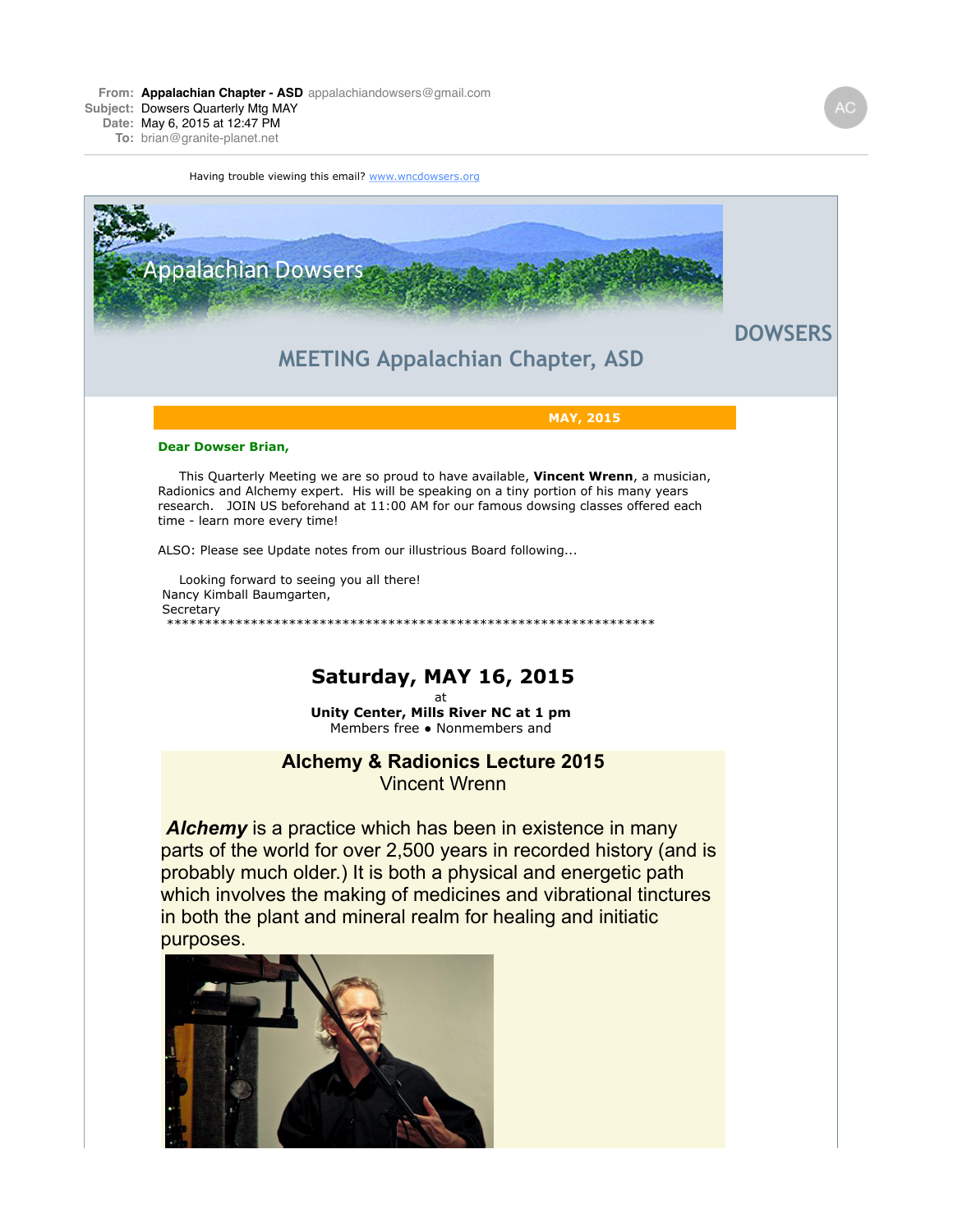**THE REAL PROPERTY.** ┙

In this lecture I will give a brief overview on alcemical practice within the plant realm which is referred to as The Lesser Work in the Western Esoteric Tradition. Some of the topics we will cover include a **History of Alchemy** (past and present) the **Three Essentials**, **The Four Elements**, **Qabalah**, and basic **Laboratory practice**.

*Radionics* came about in the late 1900's and is a subtle energy practice which involves the reading and balancing of subtle energies at a distance. We will go over a brief history, theory and practice of this art form.

*Vincent Wrenn is an artist, musician and Reiki Master who has been involved with both Alchemy and Radionics since the mid-80's. He has studied with many teachers including Hans Nintzel, Jean Dubuis, Arthur Fehers, Buckminster Fuller, T Galen Heironymus, Peter Kelly, Tom Bearden, Andrija Puharich and Marcel Vogel.*

 *Vincent has taught Plant Alchemy locally at the Appalachian School of Holistic Herbalism for about 7 years.*

 *Most recently Vincent has been working with sound and visual patterns as related to both Alchemy and Radionics. [http://www.VincentWrenn.com](http://r20.rs6.net/tn.jsp?f=001eJHvlLrKeR17gvnJu41fuKLFvkIYVzvB1NJnSqsfSexkC9adci9E25nycARue2G-BcS6dtPdARpEbCGoHMpB1vDuooTBU36IFjKNQW3VDyG7yQXAz4PPdPwOuAABDes6TlEhvGJ-nNLfdPlt8qM6aRDwli8oPKz8VfSTi4j5NwZTRdu5DIFCVwk_2ug1EdpLfMd5V5AzCqWb_32HzBcTl9fm6rPtCsAWA31IEdQwEJi2bC2OeKQphbadBsBsy_Djh2hjSMAvWzZ0_zrlo3Z5u5FaRrR4YOhF5OiMtHJS81d4DcyQ6tUNscDZwpv9Ghxr1ZhzuFZHPjQ=&c=kIBG_kyDxdxaLvEyAsTO52u7qwZdvaaVRLwdD_rITauzON5Y-1UuHg==&ch=bzxJxabRIep-MmEBli1o7gJ68OCH_Fny04ooz0syIbQTiry4e6up6A==)*

**Please remember to contribute to the sandwich table at break time if you will be munching. A basket is on the side table and or on the tabel where the food is offered.**

**11:00 am -1:00 pm REGISTRATION (Books and Dowsing Instruments for Sale)**

#### **YOUR CHOICE:**

| 11:15 am - 12:45 | <b>Basic dowsing class</b> (pendulums and L-rods        |  |  |  |
|------------------|---------------------------------------------------------|--|--|--|
| рm               | provided) $\sim$ with Lee Barnes +/or Marty Cain        |  |  |  |
|                  | <b>Spiritual Dowsing class with Richard Crutchfield</b> |  |  |  |

| $1:00$ pm - $4:00$<br>pm<br>4:00 pm - 4:30<br>pm | <b>PROGRAM PRESENTATION</b><br>$(1/2$ hr break 2:15 - 2:45 pm; bring your own snacks or<br><b>Contribute to the Sandwich Table)</b> |  |
|--------------------------------------------------|-------------------------------------------------------------------------------------------------------------------------------------|--|
|                                                  | <b>BOOK TABLE and PRESENTER TABLES:</b><br>Book sales table & dowsing practice course remain open                                   |  |

## **President's Note from Andy Euston:**

**As [new} president of our Chapter, I am honored to be at the conference and really admire the effort that people made to put it together. I'm developing what I think was so important at the conference abou essentially redefining in the culture of U.S. maybe a pivotal one.. that has happened there.** 

**Andy Euston**

**Vice-President's Note from Lee Barnes:**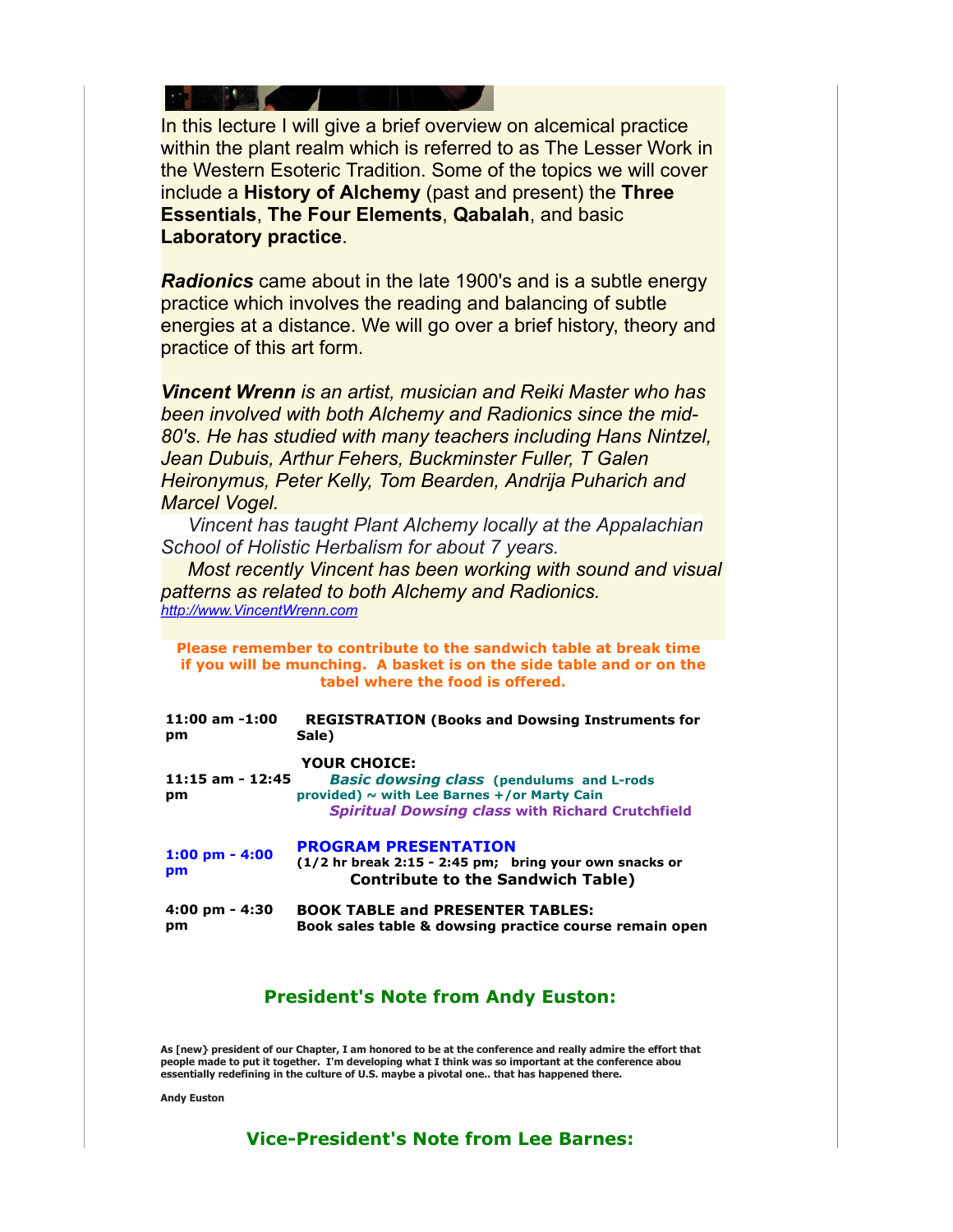#### **ON the SE Regional Conference**

**The 2015 American Society of Dowsers Southern Conference was well attended during an extended weekend at the beautiful Kanuga Conference Center near Hendersonville just south of Asheville, NC. With nearly perfect early spring weather, nearly 300 participants including speakers, Vendors, and Service Providers enjoyed about 50 speakers and a dozen Dowsing School classes held concurrent with the main program. Most of the programs and 3 Keynote Speakers were recorded and will soon be available for sale on CD's and DVD's.**

**While personally busy leading the Dowsing Schools, I did not attend many other talks but greatly enjoyed meeting many folks from nearly a dozen states and as far away as Israel and Italy. There was much social interactions at meals, and evening socials and even some "ecstatic dancing" and music venues from about a dozen talented artists. A possible new Chapter in Maryland is being envisioned.**

**My memories include good food, great discussions, a wonderful variety of Speakers and Vendors, an inspiring location, and I have much appreciation for the dozens of volunteers who worked for nearly two years to make this a highly successful Conference.** 

**A Good Time was Had by All! Thanks and Happy Trails, LeeBarnes, Appalachian Chapter Vice President and Coordinator of Conference Dowsing Schools."**

## **News You Can Use:**

**Richard Cram our outgoing President, and Conference Committee Chair:**

**Dear CONFERENCE ATTENDEES: The Online Evaluation form for the Southeast Regional 2015 Spring Dowsres Conference will be available in another newsletter very soon. PLEASE be on the lookout for it and fill it out ASAP. Your comments and observations will go a long way to help develop the best next Southern Conference. Thanks so much!** 

 **DOWSING: It ain't just about water! There's no magic involved either. With practice, anyone can do it.** 

# **Announcements and Useful Links to Share ideas with your fellow dowsers:**

#### **Appalachian Dowsers [MEETUP PAGE:](http://r20.rs6.net/tn.jsp?f=001eJHvlLrKeR17gvnJu41fuKLFvkIYVzvB1NJnSqsfSexkC9adci9E28XGIVFYXxRkrB2YFAF8RbygUKX7ep7p2Le7bMvlXEykz-FcO_31mnK0j0FE9i2Zo6qN5ryvICD0SSokSWvHQy0Jvjkb5905MBIh-DARyaPIkksYv04CNePzcUry2Yjnqv22QGzSqPZ1yWaiKSNack7QwJpgTY1KkKJpcdn95ZnkhrJpXv-abLDvtho6lhszvDJb0PAu5AymPm_vp5iDYmvhy44m6PSoBsxxNSpgKoeAvtYHOLf3GdwcANjuHdoQ9O7hU3xnryGl0HzNdEsy7I-ahGj1Hh9f8G0Be5wWkrdmRXIKUd38-DJiLoaOiV_fgRQEZNGA1hvF1eDm8qcLyIiBRufXr45NRO5ggDEWXyCmqJwbBC9Xz6OLIFMjEm3rMdHxLMevuw0PjN9xl3Nd9oP4Hx5Za5ZkExGoKl0PtGscfP_FvE0tpmDewoqv_sabwLn9hKwNW_Jvq6xUPXeVSXyEHOASDgzKZAlfo1tOzOzLL5lwez0_dSsmFyppm5IpQw==&c=kIBG_kyDxdxaLvEyAsTO52u7qwZdvaaVRLwdD_rITauzON5Y-1UuHg==&ch=bzxJxabRIep-MmEBli1o7gJ68OCH_Fny04ooz0syIbQTiry4e6up6A==)**

### **Appalachian Dowsers [FACEBOOK PAGE:](http://r20.rs6.net/tn.jsp?f=001eJHvlLrKeR17gvnJu41fuKLFvkIYVzvB1NJnSqsfSexkC9adci9E23nyie4fzPvTfTa_B6LunMe5WIzjjBvs-Gpy1raEpw3xdSSNpx0rSp-oPmY18JnOkWgePQYXObfFde7WkLXqaI4okngr3QT8Hiu5lDTOC7Fz-FjtBHzPc3BHK_OQi5vP-cLNqnc4cCJ2fWhHwY7zhv6uTx98IOE74W0W5HRfUTTOAmJwx5ePL_w=&c=kIBG_kyDxdxaLvEyAsTO52u7qwZdvaaVRLwdD_rITauzON5Y-1UuHg==&ch=bzxJxabRIep-MmEBli1o7gJ68OCH_Fny04ooz0syIbQTiry4e6up6A==)**

**WOW - so YOU can join in the conversations and share your knowledge - let's hear from you...** 

#### **Chapter Officers, other Board Members, and Associates** (area code 828)

| PRESIDENT:                 | Andrew Euston                  | andrew.euston@icloud.com 687-2969  |          |
|----------------------------|--------------------------------|------------------------------------|----------|
| VICE PRESIDENT: Lee Barnes |                                | Ibarnes2@earthlink.net             | 452-5716 |
| SECRETARY:                 |                                | Nancy Baumgarten nancy@psykids.org | 398-4711 |
| TREASURER:                 | OPEN - Interim:                |                                    |          |
|                            | Betty Cram                     | bettycram1947@qmail.com            | 685-7945 |
| DIR. AT LARGE:             | Marty Cain                     | marty@nhvt.net                     | 669-9900 |
| DIR. AT LARGE:             | OPEN - In need of a volunteer! |                                    |          |

NewsLetter Editor: OPEN - In need of a volunteer!